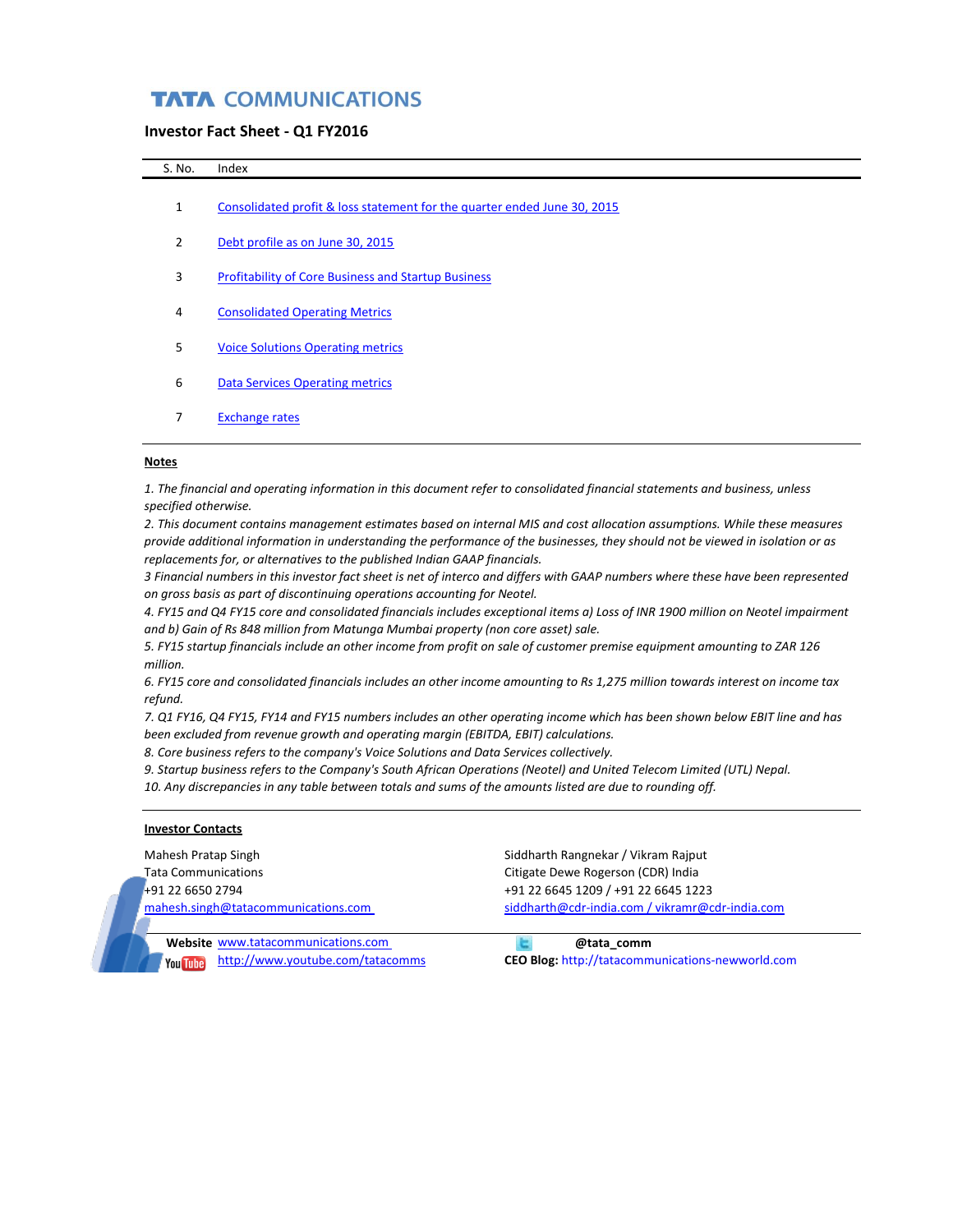| <b>PROFIT AND LOSS ACCOUNT SUMMARY</b><br>(consolidated figures)                                        |                        |                        |                             |                         |                             | <b>TATA COMMUNICATIONS</b><br>(As per Indian GAAP)<br>In Rs. million, except per share data |                       |                            |
|---------------------------------------------------------------------------------------------------------|------------------------|------------------------|-----------------------------|-------------------------|-----------------------------|---------------------------------------------------------------------------------------------|-----------------------|----------------------------|
|                                                                                                         | <b>Quarter Ended</b>   |                        | Growth % in<br>Q1 FY16 over | Quarter<br><b>Ended</b> | Growth % in<br>Q1 FY16 over | <b>Year Ended</b>                                                                           |                       | Growth % in<br><b>FY15</b> |
| <b>Particulars</b>                                                                                      | <b>Jun 30,</b><br>2015 | <b>Jun 30.</b><br>2014 | <b>Q1 FY15</b>              | <b>Mar</b><br>31.2015   | <b>Q4 FY15</b>              | <b>Mar</b><br>31.2015                                                                       | <b>Mar</b><br>31.2014 | over<br><b>FY14</b>        |
| <b>REVENUE</b>                                                                                          |                        |                        |                             |                         |                             |                                                                                             |                       |                            |
| <b>REVENUE FROM OPERATIONS</b>                                                                          | 51.798.7               | 51.117.2               | 1.3%                        | 48.112.0                | 7.7%                        | 199.090.2                                                                                   | 196.195.5             | 1.5%                       |
| <b>EXPENDITURE</b>                                                                                      |                        |                        |                             |                         |                             |                                                                                             |                       |                            |
| Network and transmission expenses                                                                       | 27,663.9               | 28,085.5               |                             | 24,615.1                |                             | 105,542.5                                                                                   | 107,457.2             |                            |
| Employee benefits expense                                                                               | 7,540.5                | 7,089.9                |                             | 7,177.5                 |                             | 27,948.3                                                                                    | 24,976.1              |                            |
| Operating and other expenses                                                                            | 9,242.6                | 8,814.4                |                             | 9,146.4                 |                             | 35,702.1                                                                                    | 33,346.1              |                            |
| <b>OPERATING EARNINGS BEFORE</b>                                                                        | 44,447.0               | 43,989.8               |                             | 40,939.0                |                             | 169,192.9                                                                                   | 165,779.4             |                            |
| <b>INTEREST, TAX AND DEPRECIATION</b><br>(EBITDA)                                                       | 7,351.7                | 7,127.4                | 3.1%                        | 7,173.0                 | 2.5%                        | 29,897.3                                                                                    | 30,416.1              | $-1.7%$                    |
| <b>Operating EBITDA (% of Revenue from</b><br><b>Operations)</b>                                        | 14.2%                  | 13.9%                  |                             | 14.9%                   |                             | 15.0%                                                                                       | 15.5%                 |                            |
| Depreciation / amortization                                                                             | 5,591.1                | 5,301.3                |                             | 5,616.7                 |                             | 21,610.9                                                                                    | 20,913.7              |                            |
| <b>OPERATING EARNINGS BEFORE</b><br><b>INTEREST AND TAX (EBIT)</b>                                      | 1,760.6                | 1,826.1                | $-3.6%$                     | 1,556.3                 | 13.1%                       | 8,286.4                                                                                     | 9,502.4               | $-12.8%$                   |
| <b>Operating EBIT (% of Revenue from</b><br><b>Operations)</b>                                          | 3.4%                   | 3.6%                   |                             | 3.2%                    |                             | 4.2%                                                                                        | 4.8%                  |                            |
| Other Operating Income                                                                                  | 264.0                  |                        |                             | 43.2                    |                             | 43.2                                                                                        | 463.5                 |                            |
| Interest expense, net                                                                                   | 1.958.1                | 1.990.0                |                             | 1.817.3                 |                             | 7.507.9                                                                                     | 7.617.0               |                            |
| Other Income                                                                                            | 535.4                  | 642.7                  |                             | 649.1                   |                             | 3,964.6                                                                                     | 1,433.0               |                            |
| <b>PROFIT/(LOSS) BEFORE TAX WITHOUT</b><br><b>EXCEPTIONAL ITEMS</b>                                     | 601.9                  | 478.8                  | 25.7%                       | 431.3                   | 39.6%                       | 4,786.3                                                                                     | 3,781.9               | 26.6%                      |
| Exceptional Items (gain) / loss                                                                         |                        |                        |                             | 1,052.2                 |                             | 1,052.2                                                                                     | (662.2)               |                            |
| <b>PROFIT/(LOSS) BEFORE TAX (PBT)</b>                                                                   | 601.9                  | 478.8                  | 25.7%                       | (620.9)                 |                             | 3,734.1                                                                                     | 4.444.1               | $-16.0%$                   |
| PBT (% of Total Income)<br>Tax expenses                                                                 | 1.1%<br>937.5          | 0.9%<br>688.6          |                             | $-1.3%$<br>1,157.6      |                             | 1.8%<br>3.704.6                                                                             | 2.2%<br>3,432.8       |                            |
| PROFIT/ (LOSS) AFTER TAX<br><b>BEFORE MINORITY INTEREST</b>                                             | (335.6)                | (209.8)                |                             | (1,778.5)               |                             | 29.5                                                                                        | 1,011.3               |                            |
| Minority interest                                                                                       | (3.5)                  | (4.3)                  |                             | (4.4)                   |                             | (18.0)                                                                                      | (14.0)                |                            |
| Share in profit / (loss) of associates (net)                                                            | 0.5                    | 0.3                    |                             | 0.4                     |                             | 1.4                                                                                         | 16.9                  |                            |
| NET PROFIT/(LOSS) AFTER TAX AND<br><b>MINORITY INTEREST (PAT)</b>                                       | (338.6)                | (213.8)                |                             | (1,782.5)               |                             | 12.9                                                                                        | 1,014.2               | $-98.7%$                   |
| <b>PAT (% of Total Income)</b>                                                                          | $-0.6%$                | $-0.4%$                |                             | $-3.7%$                 |                             | 0.0%                                                                                        | 0.5%                  |                            |
| <b>EARNINGS PER SHARE</b><br>(Basic and diluted earnings per equity<br>shares of par value Rs 10/ each) | (1.19)                 | (0.75)                 |                             | (6.25)                  |                             | 0.05                                                                                        | 3.56                  |                            |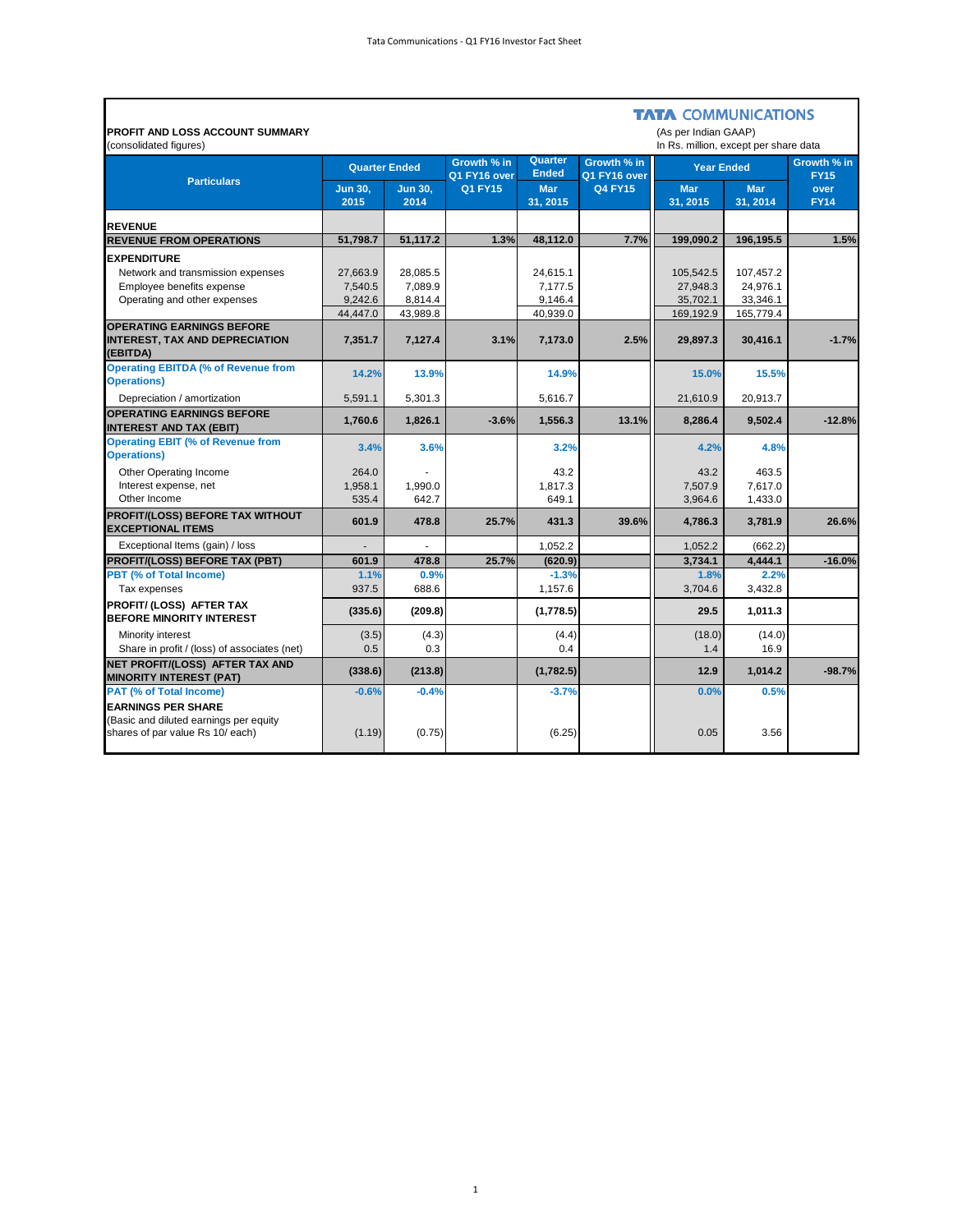| <b>TATA COMMUNICATIONS</b><br><b>DEBT PROFILE</b>                                                                                                                                                                 |    |                 |    |                        |    |                        |  |  |  |
|-------------------------------------------------------------------------------------------------------------------------------------------------------------------------------------------------------------------|----|-----------------|----|------------------------|----|------------------------|--|--|--|
|                                                                                                                                                                                                                   |    |                 |    | As on                  |    |                        |  |  |  |
| <b>Core Business</b><br>(In USD Million)                                                                                                                                                                          |    | Jun<br>30, 2014 |    | <b>Mar</b><br>31, 2015 |    | <b>Jun</b><br>30, 2015 |  |  |  |
|                                                                                                                                                                                                                   |    |                 |    |                        |    |                        |  |  |  |
| <b>Gross Debt</b>                                                                                                                                                                                                 |    |                 |    |                        |    |                        |  |  |  |
| Foreign Currency Loans                                                                                                                                                                                            | \$ | 1,631           | \$ | 1,619                  | \$ | 1,661                  |  |  |  |
| Rupee Loans                                                                                                                                                                                                       | \$ | 78              | \$ | 46                     | \$ | 47                     |  |  |  |
|                                                                                                                                                                                                                   | \$ | 1,709           | \$ | 1,665                  | \$ | 1,708                  |  |  |  |
| Average cost of loans                                                                                                                                                                                             |    | 4.24%           |    | 3.80%                  |    | 3.93%                  |  |  |  |
| Cash and cash equivalent                                                                                                                                                                                          | \$ | 278             | \$ | 338                    | \$ | 298                    |  |  |  |
| Net Debt <sup>*</sup>                                                                                                                                                                                             | \$ | 1,431           | \$ | 1,327                  | \$ | 1,411                  |  |  |  |
| *SGD 561 Mn Debt is fully swapped into USD but appears at USD/SGD closing rates. As on 30th June 2015,<br>considering closing rate of 1.3459 against hedge rate of 1.2449, net debt would be higher by \$34 mn if |    |                 |    |                        |    |                        |  |  |  |

*considered at the hedge rate.*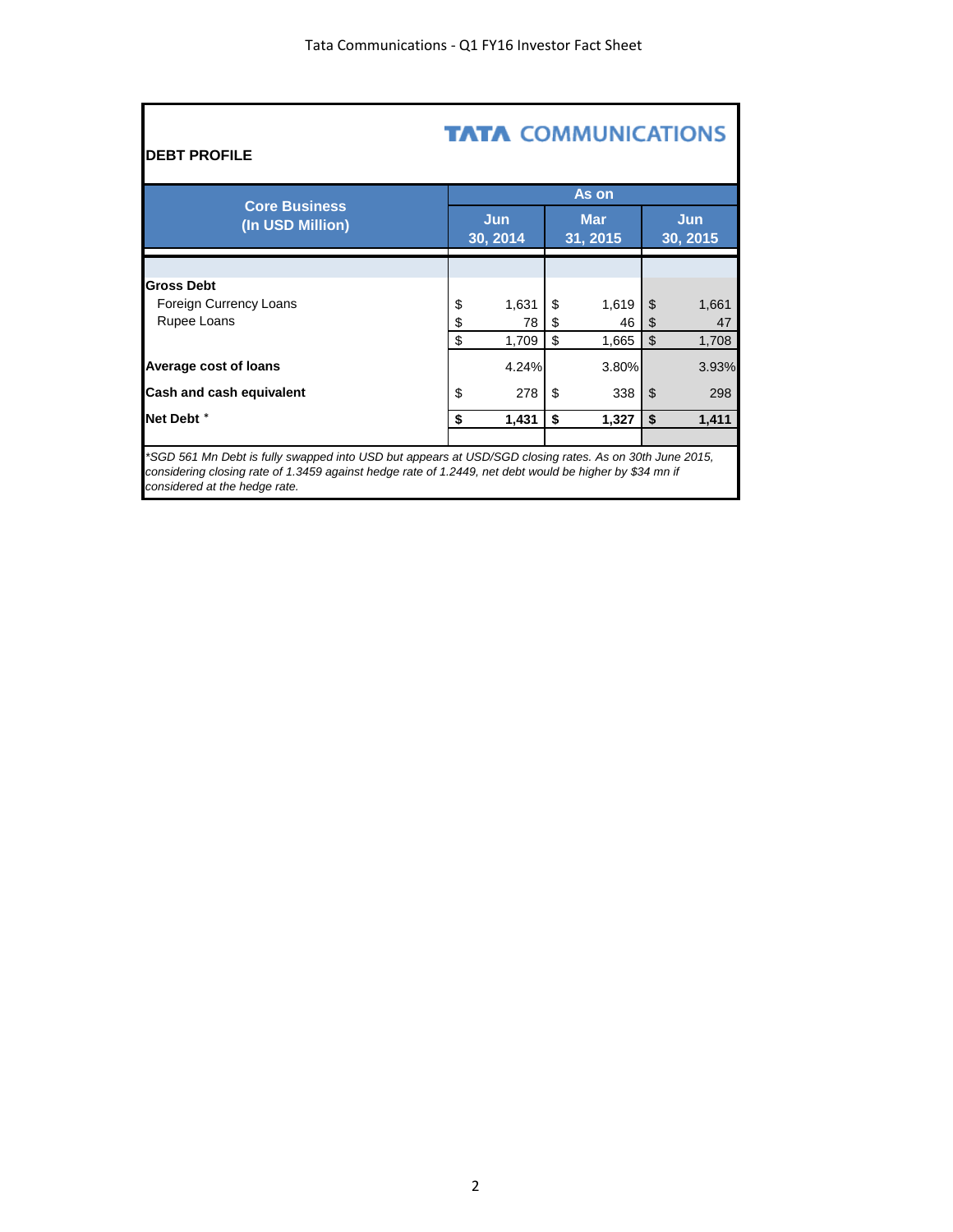'n

|                                                                         |                        |                        |                             |                         |                        | <b>TATA COMMUNICATIONS</b> |                        |                            |
|-------------------------------------------------------------------------|------------------------|------------------------|-----------------------------|-------------------------|------------------------|----------------------------|------------------------|----------------------------|
| <b>CORE BUSINESS AND STARTUP BUSINESS PROFITABILITY</b>                 |                        |                        |                             |                         |                        |                            | In Rs. Million         |                            |
| <b>CORE BUSINESS</b>                                                    | <b>Quarter Ended</b>   |                        | Growth % in<br>Q1 FY16 over | Quarter<br><b>Ended</b> | Growth % in<br>Q1 FY16 | <b>Year Ended</b>          |                        | Growth % in<br><b>FY15</b> |
|                                                                         | <b>Jun 30,</b><br>2015 | <b>Jun 30.</b><br>2014 | <b>Q1 FY15</b>              | <b>Mar</b><br>31, 2015  | over<br><b>Q4 FY15</b> | <b>Mar</b><br>31, 2015     | <b>Mar</b><br>31, 2014 | over<br><b>FY14</b>        |
| <b>Revenue from Operations</b>                                          | 45,383                 | 45,186                 | 0.4%                        | 43,457                  | 4.4%                   | 177,675                    | 174,509                | 1.8%                       |
| Direct cost                                                             | 25,473                 | 26,315                 |                             | 24,238                  |                        | 101,329                    | 100,817                |                            |
| <b>Net Revenue</b>                                                      | 19,910                 | 18,872                 | 5.5%                        | 19,219                  | 3.6%                   | 76,346                     | 73,692                 | 3.6%                       |
| Operating and other expenses                                            | 13,877                 | 13,160                 |                             | 13,044                  |                        | 52,100                     | 49,982                 |                            |
| <b>EBITDA</b>                                                           | 6,033                  | 5,712                  | 5.6%                        | 6,175                   | $-2.3%$                | 24,245                     | 23,710                 | 2.3%                       |
| <b>EBITDA as % of Revenue from Operations</b>                           | 13.3%                  | 12.6%                  |                             | 14.2%                   |                        | 13.6%                      | 13.6%                  |                            |
| Depreciation                                                            | 5,057                  | 4.671                  |                             | 5,055                   |                        | 19,386                     | 18,464                 |                            |
| <b>EBIT</b>                                                             | 977                    | 1,041                  | $-6.2%$                     | 1,120                   | $-12.8%$               | 4,859                      | 5,245                  | $-7.4%$                    |
| <b>EBIT as % of Revenue from Operations</b>                             | 2.2%                   | 2.3%                   |                             | 2.6%                    |                        | 2.7%                       | 3.0%                   |                            |
| Other Operating Income                                                  | 264                    |                        |                             | 43                      |                        | 43                         | 464                    |                            |
| Interest expenses                                                       | 1,123                  | 1,110                  |                             | 972                     |                        | 3,998                      | 4,268                  |                            |
| Other Income and Interest Income                                        | 484                    | 584                    |                             | 563                     |                        | 2,925                      | 1,434                  |                            |
| Profit Before Tax without Exceptional Items                             | 601                    | 516                    | 16.6%                       | 754                     | $-20.2%$               | 3,830                      | 2,875                  | 33.2%                      |
| Exceptional Items (gain) / loss                                         |                        |                        |                             | 1,052                   |                        | 1,052                      | (662)                  |                            |
| <b>PBT</b>                                                              | 601                    | 516                    |                             | (298)                   |                        | 2,778                      | 3,537                  | $-21.5%$                   |
| Tax expense                                                             | 938                    | 689                    |                             | 1,158                   |                        | 3,705                      | 3,447                  |                            |
| Minority interest                                                       | (3)                    | (4)                    |                             | (4)                     |                        | (15)                       | (14)                   |                            |
| <b>PAT after minority interest</b>                                      | (339)                  | (176)                  |                             | (1, 459)                |                        | (942)                      | 76                     |                            |
| NORMALIZING CORE BUSINESS PERFORMANCE FOR ONE OFF AND EXCEPTIONAL ITEMS |                        |                        |                             |                         |                        |                            |                        |                            |
| <b>Normalized Revenue from Operations</b>                               | 45,383                 | 45,186                 | 0.4%                        | 43,457                  | 4.4%                   | 177,675                    | 174,509                | 1.8%                       |
| Add: Actuarial impact on Canada Pension                                 | (103)                  | 173                    |                             | (159)                   |                        | 278                        | 588                    |                            |
| <b>Normalized EBITDA</b>                                                | 5,930                  | 5,885                  | 0.8%                        | 6,016                   | $-1.4%$                | 24,523                     | 24,298                 | 0.9%                       |
| <b>Normalized EBITDA as % of Revenue from Ops</b>                       | 13.1%                  | 13.0%                  |                             | 13.8%                   |                        | 13.8%                      | 13.9%                  |                            |
| <b>Normalized EBIT</b>                                                  | 873                    | 1,214                  | $-28.1%$                    | 961                     | $-9.1%$                | 5,137                      | 5,833                  | $-11.9%$                   |
| <b>Normalized EBIT as % of Revenue from Ops</b>                         | 1.9%                   | 2.7%                   |                             | 2.2%                    |                        | 2.9%                       | 3.3%                   |                            |
| Less: Other Income on Tax refund                                        |                        |                        |                             |                         |                        | 1,275                      |                        |                            |
| Less: Other Op. Income towards export benefits                          | 264                    |                        |                             | 43                      |                        | 43                         | 464                    |                            |
| Normalized PBT (Without exceptional items)                              | 234                    | 688                    | -66.0%                      | 552                     | $-57.6%$               | 2,790                      | 2.999                  | $-7.0%$                    |

|                                                                               | <b>Quarter Ended</b> |                 | Growth % in<br>Q1 FY16 over | Quarter<br><b>Ended</b> | Growth % in<br>Q1 FY16 | <b>Year Ended</b> |                        | Growth % in<br><b>FY15</b> |  |
|-------------------------------------------------------------------------------|----------------------|-----------------|-----------------------------|-------------------------|------------------------|-------------------|------------------------|----------------------------|--|
| <b>STARTUP BUSINESS</b>                                                       | Jun<br>30, 2015      | Jun<br>30, 2014 | <b>Q1 FY15</b>              | <b>Mar</b><br>31, 2015  | over<br><b>Q4 FY15</b> | Mar<br>31, 2015   | <b>Mar</b><br>31, 2014 | over<br><b>FY14</b>        |  |
| <b>Revenue from Operations</b>                                                | 6,415                | 5,931           | 8.2%                        | 4,655                   | 37.8%                  | 21,415            | 21,687                 | $-1.3%$                    |  |
| Operating expenses                                                            | 5.097                | 4,516           |                             | 3,657                   |                        | 15,763            | 14.980                 |                            |  |
| <b>EBITDA</b>                                                                 | 1,318                | 1,415           | $-6.8%$                     | 998                     | 32.1%                  | 5,652             | 6.707                  | $-15.7%$                   |  |
| <b>EBITDA as % of Revenue from Operations</b>                                 | 20.5%                | 23.9%           |                             | 21.4%                   |                        | 26.4%             | 30.9%                  |                            |  |
| Depreciation                                                                  | 534                  | 630             |                             | 561                     |                        | 2,224             | 2,450                  |                            |  |
| <b>EBIT</b>                                                                   | 784                  | 785             | $-0.1%$                     | 436                     | 79.6%                  | 3,427             | 4,257                  | $-19.5%$                   |  |
| <b>EBIT as % of Revenue from Operations</b>                                   | 12.2%                | 13.2%           |                             | 9.4%                    |                        | 16.0%             | 19.6%                  |                            |  |
| Interest expense and other financial charges, net                             | 784                  | 822             |                             | 759                     |                        | 2,471             | 3,350                  |                            |  |
| <b>PBT</b>                                                                    |                      | (37)            | $-101.4%$                   | (323)                   | $-100.2%$              | 957               | 907                    | 5.4%                       |  |
| Tax expense                                                                   | (0)                  |                 |                             | (0)                     |                        | (0)               | (15)                   |                            |  |
| Minority interest                                                             |                      | (0)             |                             | (0)                     |                        | (1)               | 17                     |                            |  |
| <b>PAT after minority interest</b>                                            |                      | (37)            | $-101.7%$                   | (323)                   | $-100.2%$              | 955               | 939                    | 1.7%                       |  |
| NORMALIZING STARTUP BUSINESS PERFORMANCE FOR ONE OFF AND EXCEPTIONAL ITEMS    |                      |                 |                             |                         |                        |                   |                        |                            |  |
| Backdated revenues recognized in Neotel post billing<br>dispute resolution    |                      |                 |                             |                         |                        |                   | 600                    |                            |  |
| Normalized Revenue from Operations                                            | 6,415                | 5,931           | 8.2%                        | 4,655                   | 37.8%                  | 21,415            | 21,087                 | 1.6%                       |  |
| Less: write back in network cost w.r.t. Neotel<br>pertaining to earlier years |                      |                 |                             |                         |                        |                   | 337                    |                            |  |
| <b>Normalized EBITDA</b><br><b>Normalized EBITDA as % of Revenue from Ops</b> | 1,318<br>20.5%       | 1,415<br>23.9%  | $-6.8%$                     | 998<br>21.4%            | 32.1%                  | 5,652<br>26.4%    | 5,770<br>26.6%         | $-2.0%$                    |  |

3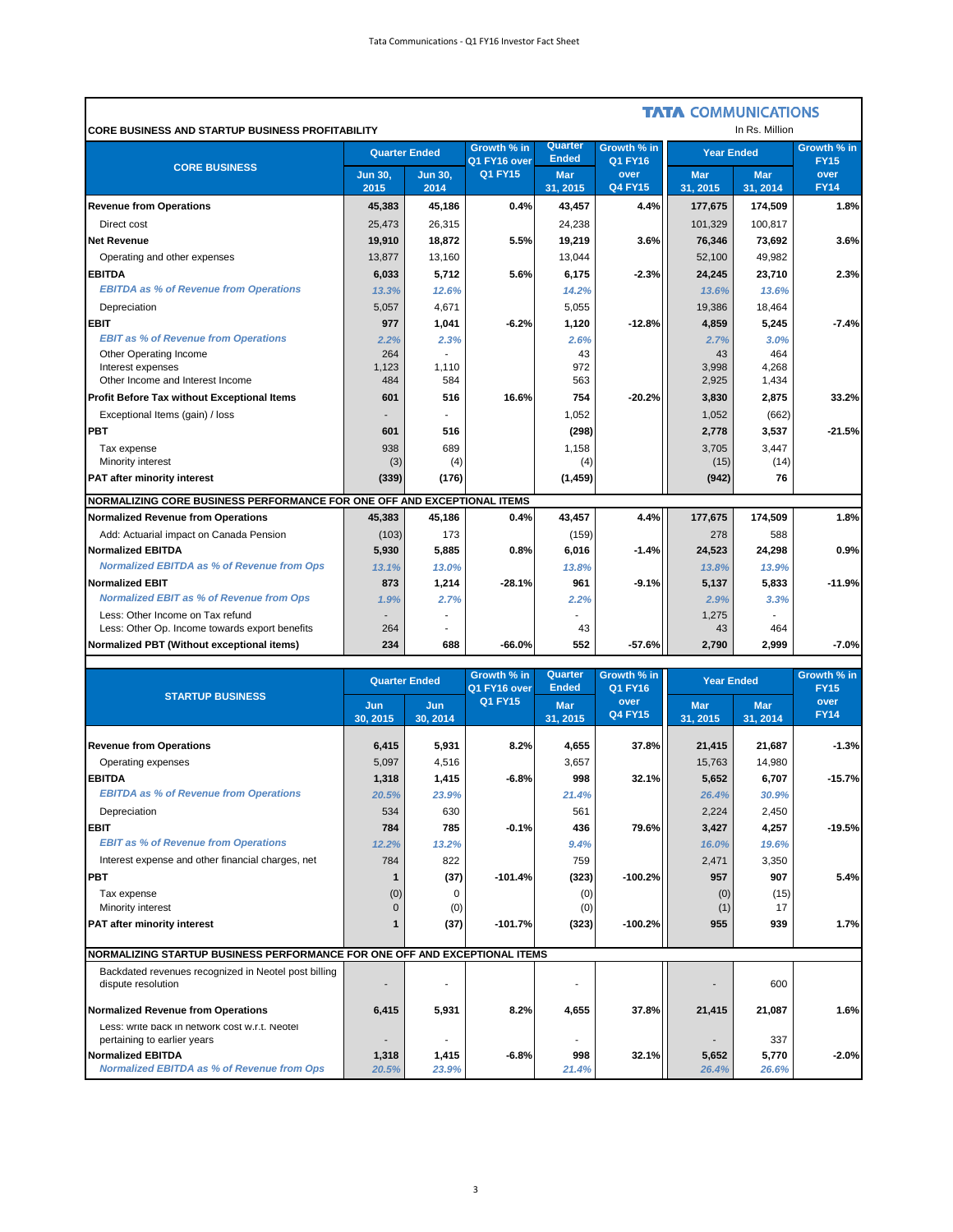Ŧ.

|                                                                                  |                                                                  |                                                                  | <b>TATA COMMUNICATIONS</b> |                           |                   |
|----------------------------------------------------------------------------------|------------------------------------------------------------------|------------------------------------------------------------------|----------------------------|---------------------------|-------------------|
| <b>CONSOLIDATED OPERATING METRICS</b>                                            |                                                                  |                                                                  |                            |                           |                   |
|                                                                                  |                                                                  |                                                                  |                            |                           |                   |
|                                                                                  | <b>Revenue from Operations by Currency</b>                       |                                                                  |                            |                           |                   |
|                                                                                  |                                                                  | <b>Quarter Ended</b>                                             |                            |                           | <b>Year Ended</b> |
|                                                                                  |                                                                  | Jun 30, 2014 Mar 31, 2015 Jun 30, 2015 Mar 31, 2014 Mar 31, 2015 |                            |                           |                   |
| Indian Rupees (INR)                                                              | 22%                                                              | 24%                                                              | 23%                        | 21%                       | 23%               |
| South African Rand (ZAR)                                                         | 11%                                                              | 10%                                                              | 12%                        | 11%                       | 11%               |
| Other International Currencies                                                   | 67%                                                              | 66%                                                              | 64%                        | 68%                       | 66%               |
| <b>Total</b>                                                                     | 100%                                                             | 100%                                                             | 100%                       | 100%                      | 100%              |
|                                                                                  |                                                                  |                                                                  |                            |                           |                   |
|                                                                                  |                                                                  |                                                                  |                            |                           |                   |
| Core Business Capital Expenditure (USD mn) - Spent during the period (Cash view) |                                                                  |                                                                  |                            | Quarter                   | Year              |
|                                                                                  |                                                                  |                                                                  |                            | <b>Ended</b>              | Ended             |
|                                                                                  |                                                                  |                                                                  |                            |                           |                   |
|                                                                                  |                                                                  |                                                                  |                            | Jun 30, 2015 Mar 31, 2015 |                   |
| <b>Sustenance Capex</b>                                                          |                                                                  |                                                                  |                            |                           |                   |
| Voice                                                                            |                                                                  |                                                                  |                            | \$<br>0.7                 | \$<br>1.9         |
| Data                                                                             |                                                                  |                                                                  |                            | \$<br>3.4                 | 18.7<br>\$        |
|                                                                                  |                                                                  |                                                                  |                            | $\mathbb{S}$<br>4.1       | \$<br>20.6        |
| <b>Growth Capex</b>                                                              |                                                                  |                                                                  |                            |                           |                   |
| Voice                                                                            |                                                                  |                                                                  |                            | 0.5<br>\$                 | \$<br>4.6         |
| Data                                                                             |                                                                  |                                                                  |                            | \$<br>41.8                | \$<br>185.9       |
|                                                                                  |                                                                  |                                                                  |                            | $\mathsf{\$}$<br>42.2     | \$<br>190.4       |
| Strategic projects <sup>1</sup>                                                  |                                                                  |                                                                  |                            | \$<br>25.6                | \$<br>52.8        |
| Others <sup>2</sup>                                                              |                                                                  |                                                                  |                            | 10.3<br>\$                | \$<br>34.7        |
| <b>Total Capital Expenditure (Capex)</b>                                         |                                                                  |                                                                  |                            | \$<br>82.2                | \$<br>298.5       |
|                                                                                  |                                                                  |                                                                  |                            |                           |                   |
|                                                                                  | Core Business Capital Expenditure (USD mn) - Capitalization View |                                                                  |                            |                           |                   |

F

| Core Business Capital Expenditure (USD mn) - Capitalization View                                                                                                  |                |                           |      |       |  |  |
|-------------------------------------------------------------------------------------------------------------------------------------------------------------------|----------------|---------------------------|------|-------|--|--|
|                                                                                                                                                                   |                | Quarter                   |      | Year  |  |  |
|                                                                                                                                                                   |                | <b>Ended</b>              |      | Ended |  |  |
|                                                                                                                                                                   |                |                           |      |       |  |  |
|                                                                                                                                                                   |                | Jun 30, 2015 Mar 31, 2015 |      |       |  |  |
| <b>Sustenance Capex</b>                                                                                                                                           |                |                           |      |       |  |  |
| Voice                                                                                                                                                             | \$             | 0.7                       |      | 1.7   |  |  |
| Data                                                                                                                                                              |                | 4.5                       |      | 20.3  |  |  |
|                                                                                                                                                                   | \$             | 5.2                       | \$   | 22.0  |  |  |
| <b>Growth Capex</b>                                                                                                                                               |                |                           |      |       |  |  |
| Voice                                                                                                                                                             | S              | 0.9                       |      | 4.5   |  |  |
| Data                                                                                                                                                              |                | 29.7                      |      | 188.1 |  |  |
|                                                                                                                                                                   | $\mathfrak{L}$ | 30.6                      | \$   | 192.6 |  |  |
| Strategic projects <sup>1</sup>                                                                                                                                   | \$             | 2.0                       | - \$ | 58.5  |  |  |
| Others <sup>2</sup>                                                                                                                                               | \$             | 16.9                      | - \$ | 45.5  |  |  |
| <b>Total Capital Expenditure (Capex)</b>                                                                                                                          | \$             | 54.8                      | l \$ | 318.6 |  |  |
| 1. Strategic projects include new submarine cables and data centers.<br>2. Others include capex towards network engineering, IT, customer service operations etc. |                |                           |      |       |  |  |
|                                                                                                                                                                   |                |                           |      |       |  |  |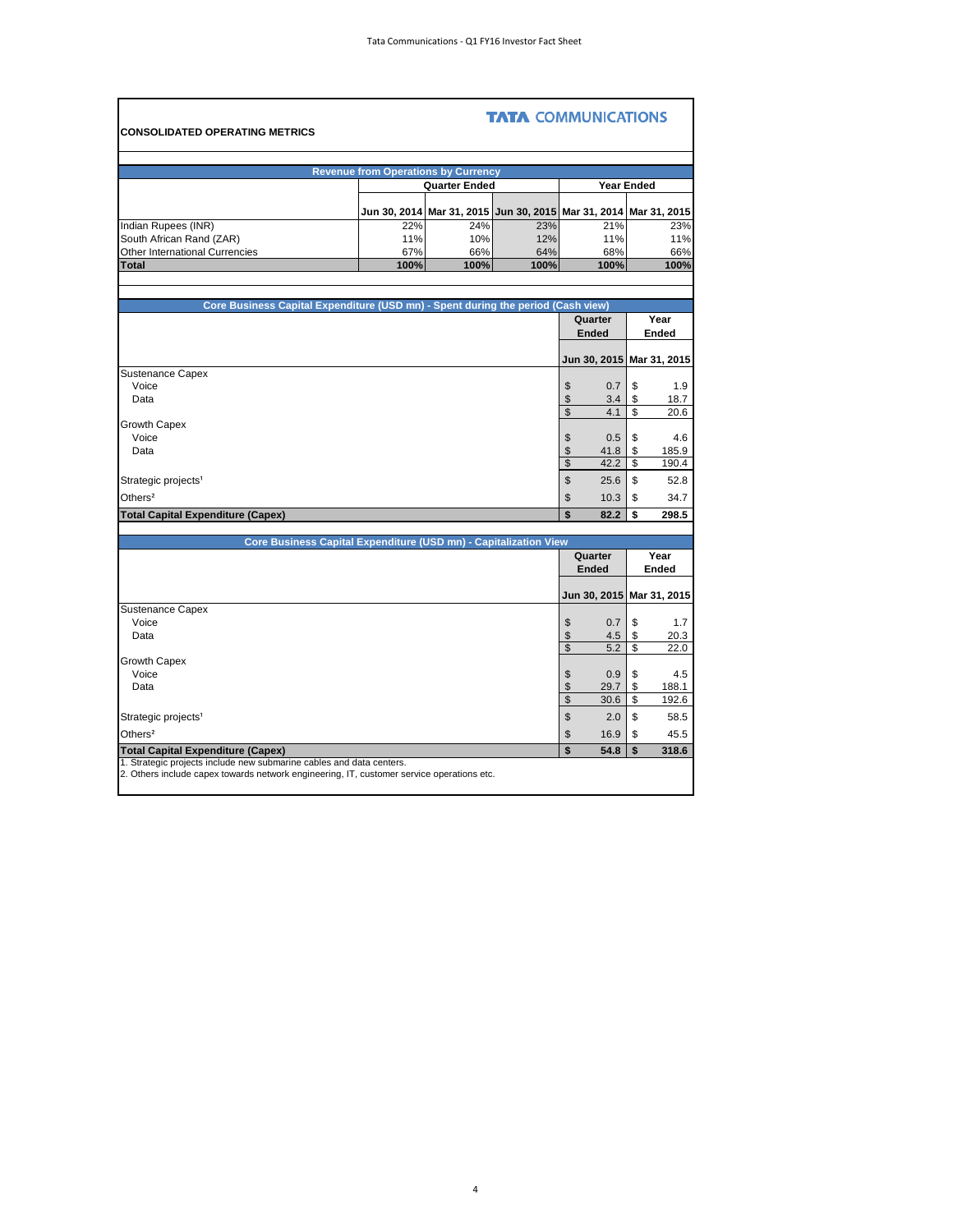| Voice P&L (Rs million) - Management estimate based on internal MIS and cost allocation assumptions |                                        |                                                                          |          |        |                   |
|----------------------------------------------------------------------------------------------------|----------------------------------------|--------------------------------------------------------------------------|----------|--------|-------------------|
|                                                                                                    |                                        | <b>Quarter Ended</b>                                                     |          |        | <b>Year Ended</b> |
|                                                                                                    |                                        | Jun 30, 2014   Mar 31, 2015   Jun 30, 2015   Mar 31, 2014   Mar 31, 2015 |          |        |                   |
| Revenue from Operations                                                                            | 23,407                                 | 20,555                                                                   | 20,548   | 93,024 | 87,761            |
| <b>Gross Revenue Growth Y-o-Y</b>                                                                  | 8.5%                                   | $-15.2%$                                                                 | $-12.2%$ |        | $-5.7%$           |
| <b>Gross Revenue Growth Q-o-Q</b>                                                                  | $-3.5%$                                | $-2.0%$                                                                  | 0.0%     |        |                   |
| Less: Direct cost                                                                                  | 20,025                                 | 17,636                                                                   | 17,928   | 78,207 | 75,316            |
| Net Revenue                                                                                        | 3,381                                  | 2,919                                                                    | 2,620    | 14,817 | 12,445            |
| <b>Net Revenue Growth Y-o-Y</b>                                                                    | $-13.3%$                               | $-13.6%$                                                                 | $-22.5%$ |        | $-16.0%$          |
| <b>Net Revenue Growth Q-o-Q</b>                                                                    | 0.1%                                   | $-6.7%$                                                                  | $-10.2%$ |        |                   |
| Less: Operating Expenses                                                                           | 1,654                                  | 1,308                                                                    | 1,321    | 6,525  | 6,085             |
| <b>EBITDA</b>                                                                                      | 1,728                                  | 1,611                                                                    | 1,300    | 8,292  | 6,360             |
| <b>EBITDA</b> margin (% of Revenue from Operations)                                                | 7.4%                                   | 7.8%                                                                     | 6.3%     | 8.9%   | 7.2%              |
| Less: Depreciation                                                                                 | 490                                    | 478                                                                      | 476      | 2,186  | 2,027             |
| <b>EBIT</b>                                                                                        | 1,237                                  | 1,132                                                                    | 824      | 6,106  | 4,333             |
| <b>EBIT margin (% of Revenue from Operations)</b>                                                  | 5.3%                                   | 5.5%                                                                     | 4.0%     | 6.6%   | 4.9%              |
|                                                                                                    |                                        |                                                                          |          |        |                   |
|                                                                                                    | <b>Volume Split in Billion Minutes</b> |                                                                          |          |        |                   |
|                                                                                                    |                                        | <b>Quarter Ended</b>                                                     |          |        | <b>Year Ended</b> |
|                                                                                                    |                                        |                                                                          |          |        |                   |
|                                                                                                    |                                        | Jun 30, 2014   Mar 31, 2015   Jun 30, 2015   Mar 31, 2014   Mar 31, 2015 |          |        |                   |
| International Long Distance (ILD)                                                                  | 11.7                                   | 10.7                                                                     | 10.3     | 50.6   | 44.7              |

National Long Distance (NLD) - India 1.2 1.0 0.7 5.9 4.5 **Total Volume (ILD+NLD) 13.0 11.7 11.0 56.5 49.2**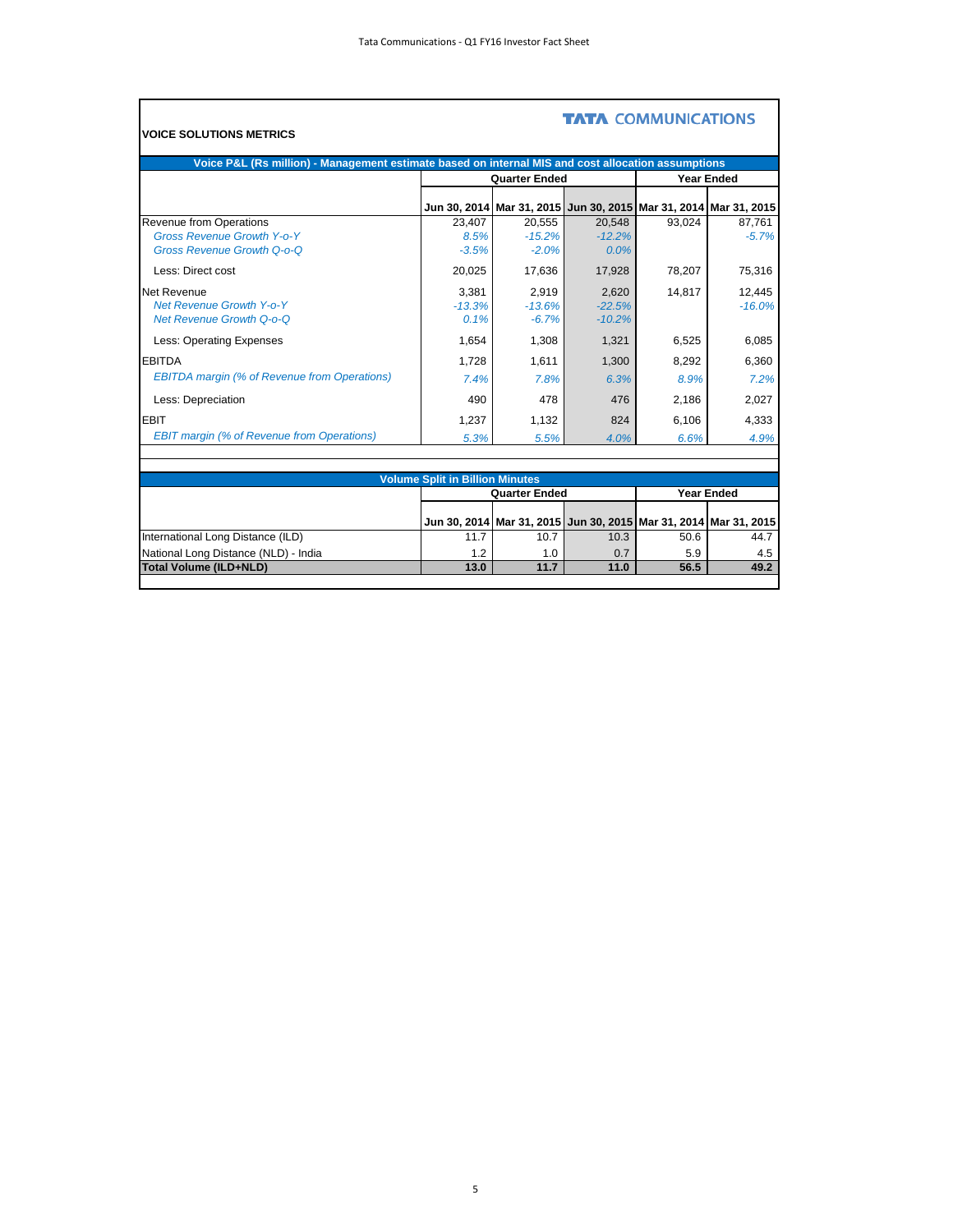|                                                                                                                                                             |                                             |                                                                          | <b>TATA COMMUNICATIONS</b>                          |                  |                     |  |
|-------------------------------------------------------------------------------------------------------------------------------------------------------------|---------------------------------------------|--------------------------------------------------------------------------|-----------------------------------------------------|------------------|---------------------|--|
| <b>DATA SERVICES METRICS</b>                                                                                                                                |                                             |                                                                          |                                                     |                  |                     |  |
| Data P&L (Rs. million) - Management estimate based on internal MIS and cost allocation assumptions                                                          |                                             |                                                                          |                                                     |                  |                     |  |
|                                                                                                                                                             | <b>Quarter Ended</b><br><b>Year Ended</b>   |                                                                          |                                                     |                  |                     |  |
|                                                                                                                                                             | Jun 30, 2014                                |                                                                          | Mar 31, 2015 Jun 30, 2015 Mar 31, 2014 Mar 31, 2015 |                  |                     |  |
| Revenue from Operations                                                                                                                                     | 21,780                                      | 22.902                                                                   | 24,836                                              | 81.485           | 89.914              |  |
| <b>Gross Revenue Growth Y-o-Y</b><br><b>Gross Revenue Growth Q-o-Q</b>                                                                                      | 17.1%<br>1.1%                               | 6.3%<br>$-0.8%$                                                          | 14.0%<br>8.4%                                       |                  | 10.3%               |  |
| Less: Direct cost                                                                                                                                           | 6,289                                       | 6,603                                                                    | 7,545                                               | 22.610           | 26,013              |  |
| Net Revenue                                                                                                                                                 | 15,490                                      | 16,300                                                                   | 17,290                                              | 58,875           | 63,901              |  |
| <b>Net Revenue Growth Y-o-Y</b><br><b>Net Revenue Growth Q-o-Q</b>                                                                                          | 16.5%<br>$-1.9%$                            | 3.3%<br>$-0.2%$                                                          | 11.6%<br>6.1%                                       |                  | 8.5%                |  |
| Less: Operating Expenses                                                                                                                                    | 11,506                                      | 11,736                                                                   | 12,556                                              | 43,457           | 46,015              |  |
|                                                                                                                                                             |                                             |                                                                          |                                                     |                  |                     |  |
| <b>EBITDA</b><br><b>EBITDA</b> margin (% of Revenue from Operations)                                                                                        | 3,985                                       | 4,564                                                                    | 4,734                                               | 15,417           | 17,886              |  |
|                                                                                                                                                             | 18.3%                                       | 19.9%                                                                    | 19.1%                                               | 18.9%            | 19.9%               |  |
| Less: Depreciation                                                                                                                                          | 4,181                                       | 4,577                                                                    | 4,581                                               | 16,278           | 17,360              |  |
| <b>EBIT</b><br><b>EBIT margin (% of Revenue from Operations)</b>                                                                                            | (196)<br>$-0.9%$                            | (13)<br>$-0.1%$                                                          | 153<br>0.6%                                         | (861)<br>$-1.1%$ | 526<br>0.6%         |  |
|                                                                                                                                                             |                                             |                                                                          |                                                     |                  |                     |  |
|                                                                                                                                                             | <b>Revenue from Operations By Segment</b>   |                                                                          |                                                     |                  |                     |  |
|                                                                                                                                                             |                                             | <b>Quarter Ended</b>                                                     |                                                     |                  | <b>Year Ended</b>   |  |
|                                                                                                                                                             |                                             | Jun 30, 2014   Mar 31, 2015   Jun 30, 2015   Mar 31, 2014   Mar 31, 2015 |                                                     |                  |                     |  |
| Service Provider / Carrier                                                                                                                                  | 44%                                         | 44%                                                                      | 42%                                                 | 47%              | 43%                 |  |
| Enterprise                                                                                                                                                  | 56%<br>100.0%                               | 56%<br>100.0%                                                            | 58%<br>100.0%                                       | 53%<br>100.0%    | 57%<br>100.0%       |  |
|                                                                                                                                                             |                                             |                                                                          |                                                     |                  |                     |  |
| <b>Revenue from Operations By Service Line of Business</b>                                                                                                  |                                             |                                                                          |                                                     |                  |                     |  |
|                                                                                                                                                             |                                             | <b>Quarter Ended</b>                                                     |                                                     |                  | <b>Year Ended</b>   |  |
|                                                                                                                                                             |                                             | Jun 30, 2014   Mar 31, 2015   Jun 30, 2015   Mar 31, 2014   Mar 31, 2015 |                                                     |                  |                     |  |
| Network Services <sup>1</sup><br>Managed Services <sup>2</sup>                                                                                              | 65%<br>35%                                  | 65%<br>35%                                                               | 63%<br>37%                                          | 65%<br>35%       | 64%<br>36%          |  |
|                                                                                                                                                             | 100.0%                                      | 100.0%                                                                   | 100.0%                                              | 100.0%           | 100.0%              |  |
| 1. Network services primarily include traditional connectivity services (IPL, NPL, IRUs), Internet Transit (IP-T, ILL) and VPN services (Ethernet,<br>VPN). |                                             |                                                                          |                                                     |                  |                     |  |
| 2. Managed services primarily include Data Centers, Mobility, Unified Communication and Collaboration (UCC), Media Services, Tata                           |                                             |                                                                          |                                                     |                  |                     |  |
| Communications Payment Solutions Ltd (TCPSL), and Tata Communications Transformation Services Limited (TCTSL)                                               |                                             |                                                                          |                                                     |                  |                     |  |
|                                                                                                                                                             |                                             |                                                                          |                                                     |                  |                     |  |
|                                                                                                                                                             | <b>Revenue from Operations By Geography</b> | <b>Quarter Ended</b>                                                     |                                                     |                  | <b>Year Ended</b>   |  |
|                                                                                                                                                             |                                             |                                                                          |                                                     |                  |                     |  |
| India                                                                                                                                                       | Jun 30, 2014<br>51%                         | 53%                                                                      | Mar 31, 2015 Jun 30, 2015 Mar 31, 2014<br>50%       | 51%              | Mar 31, 2015<br>52% |  |
| Rest of the World (RoW)                                                                                                                                     | 49%                                         | 47%                                                                      | 50%                                                 | 49%              | 48%                 |  |
|                                                                                                                                                             | 100.0%                                      | 100.0%                                                                   | 100.0%                                              | 100.0%           | 100.0%              |  |
| Tata Communications Payment Solutions Ltd. (TCPSL) - Key metrics                                                                                            |                                             |                                                                          |                                                     |                  |                     |  |
|                                                                                                                                                             |                                             | As on                                                                    |                                                     |                  | As on               |  |
|                                                                                                                                                             | Jun 30, 2014                                |                                                                          | Mar 31, 2015 Jun 30, 2015 Mar 31, 2014 Mar 31, 2015 |                  |                     |  |
| Total ATMs managed                                                                                                                                          |                                             |                                                                          |                                                     |                  |                     |  |
| Third party / Managed ATMs                                                                                                                                  | 18,032                                      | 17,725                                                                   | 13,466                                              | 17,848           | 17,725              |  |
| White Label ATMs (WLA)                                                                                                                                      | 1,572                                       | 5,163                                                                    | 5,592                                               | 1,182            | 5,163               |  |
|                                                                                                                                                             | 19,604                                      | 22,888                                                                   | 19,058                                              | 19,030           | 22,888              |  |
| Total POS managed                                                                                                                                           | 13,138                                      | 13,247                                                                   | 13,473                                              | 13,324           | 13,247              |  |
|                                                                                                                                                             |                                             | <b>Quarter Ended</b>                                                     |                                                     |                  | <b>Year Ended</b>   |  |
|                                                                                                                                                             | Jun 30, 2014                                |                                                                          | Mar 31, 2015 Jun 30, 2015 Mar 31, 2014 Mar 31, 2015 |                  |                     |  |
| Revenue <sup>1</sup> (Rs million)                                                                                                                           | 1,265                                       | 1,345                                                                    | 1,375                                               | 4,737            | 5,157               |  |
| TCPSL revenues are included in enterprise segment/ managed service line of business                                                                         |                                             |                                                                          |                                                     |                  |                     |  |
|                                                                                                                                                             |                                             |                                                                          |                                                     |                  |                     |  |